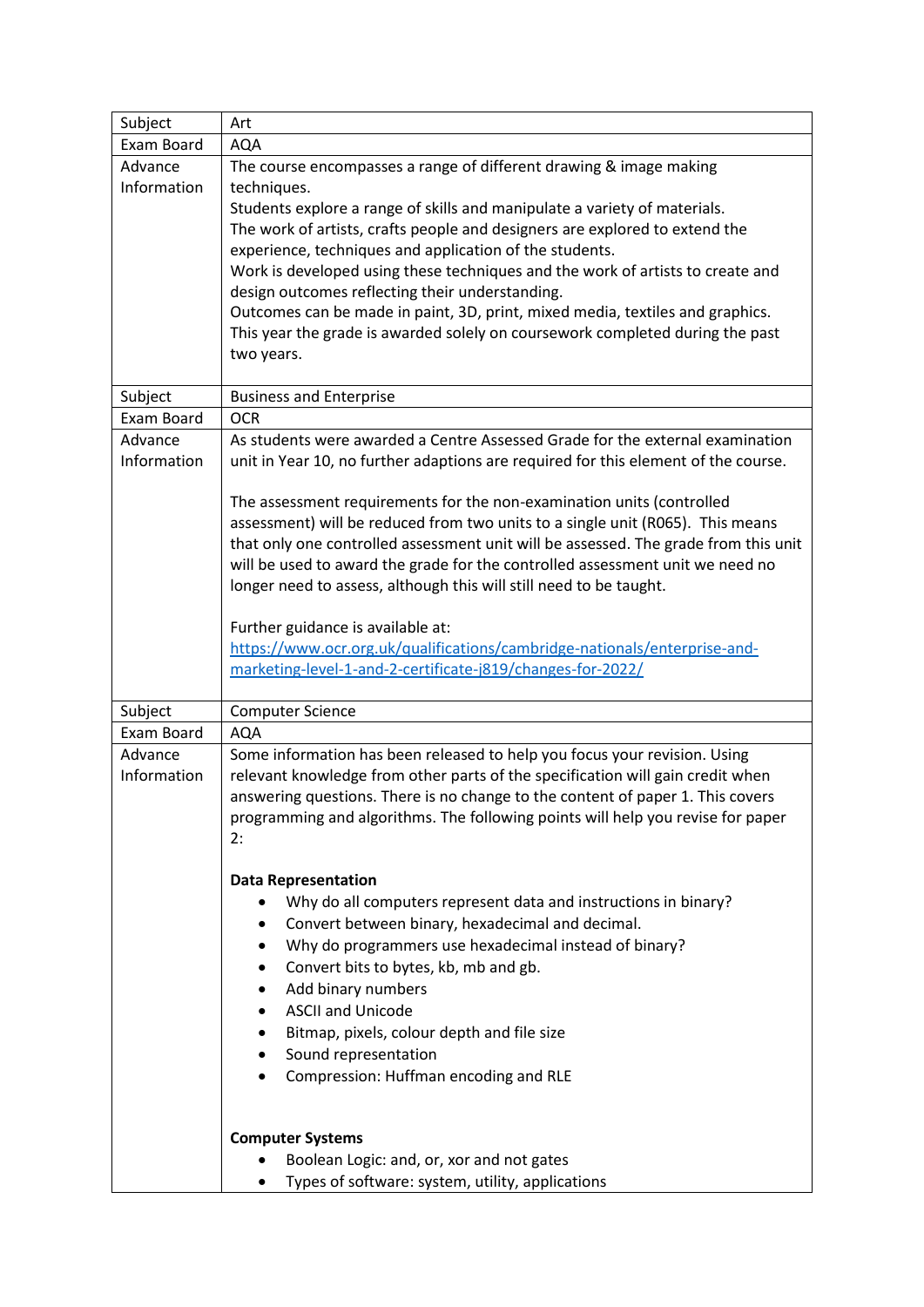|                        | Classification of programming language and translator<br>٠<br>Memory: Cache, RAM, ROM, Registers<br>٠<br>Storage: magnetic (hard disk), optical and solid state. How they work and<br>their benefits.<br>Cloud storage<br><b>Networks</b><br>PAN, LAN, WAN: scale, technology, ownership, permanence<br>Wired / wireless: benefits and drawbacks<br>Network protocols<br>Other                                                                                                                                                                                                                                                                                                                                                                                                                                                                                                                                                                                                                                                                                                                                                                                                |
|------------------------|-------------------------------------------------------------------------------------------------------------------------------------------------------------------------------------------------------------------------------------------------------------------------------------------------------------------------------------------------------------------------------------------------------------------------------------------------------------------------------------------------------------------------------------------------------------------------------------------------------------------------------------------------------------------------------------------------------------------------------------------------------------------------------------------------------------------------------------------------------------------------------------------------------------------------------------------------------------------------------------------------------------------------------------------------------------------------------------------------------------------------------------------------------------------------------|
|                        | Cyber security threats: social engineering techniques, malware, pharming,<br>weak and default passwords, misconfigured access rights, removable<br>media, unpatched and/or outdated software.<br>Relational databases and SQL<br>٠<br>Ethical, legal and environmental impacts of digital technology on wider<br>$\bullet$<br>society, including issues of privacy.                                                                                                                                                                                                                                                                                                                                                                                                                                                                                                                                                                                                                                                                                                                                                                                                           |
|                        |                                                                                                                                                                                                                                                                                                                                                                                                                                                                                                                                                                                                                                                                                                                                                                                                                                                                                                                                                                                                                                                                                                                                                                               |
| Subject                | Design Technology                                                                                                                                                                                                                                                                                                                                                                                                                                                                                                                                                                                                                                                                                                                                                                                                                                                                                                                                                                                                                                                                                                                                                             |
| Exam Board             | AQA                                                                                                                                                                                                                                                                                                                                                                                                                                                                                                                                                                                                                                                                                                                                                                                                                                                                                                                                                                                                                                                                                                                                                                           |
| Advance<br>Information | There are no changes to the format of the June 2022 examination:<br>Section A – Core technical principles (20 marks): A mixture of multiple choice and<br>short answer questions.<br>Section B - Specialist technical principles (30 marks): Several short answer<br>questions (2-5 marks) with one extended response question.<br>Section C - Designing and making principles (50 marks): A mixture of short answer<br>and extended response questions.<br>AQA have provided a list of topics for the higher tariff question (5-8 mark<br>extended response questions):<br>3.2.1 Selection of materials or components<br>3.2.3 Ecological and social footprint<br>3.2.8 Specialist techniques and processes<br>3.3.2 Environmental, social, and economic challenge<br>3.3.5 Communication of design ideas<br>3.3.6 Prototype development<br>3.3.9 Material management<br>Topics not listed may appear in short answer questions and students will still be<br>expected to draw on knowledge, skills and understanding from across the<br>specification which they have been taught.<br>Information is available at: AQA   GCSE   Design and Technology   Changes for<br>2022 |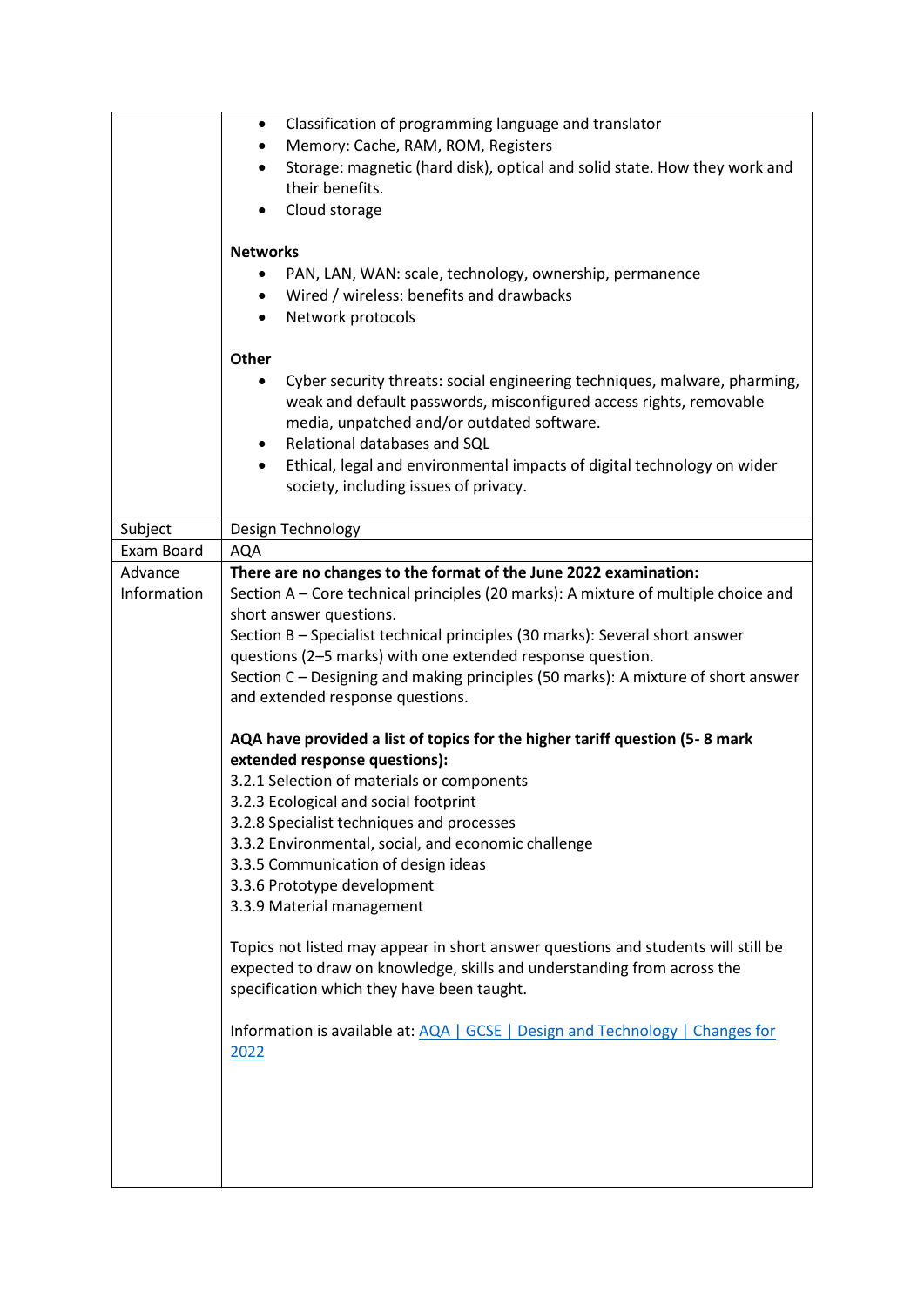| Subject                | Drama                                                                                                                                                                                                                                                                                                                                                                                          |  |  |
|------------------------|------------------------------------------------------------------------------------------------------------------------------------------------------------------------------------------------------------------------------------------------------------------------------------------------------------------------------------------------------------------------------------------------|--|--|
| Exam Board             | <b>AQA</b>                                                                                                                                                                                                                                                                                                                                                                                     |  |  |
| Advance<br>Information | The exam board has released advanced information on the written exam for GCSE<br>Drama.                                                                                                                                                                                                                                                                                                        |  |  |
|                        | The exam is split into three sections:<br>Section A - Multiple choice (4 marks)<br>Section B - Study of the play Blood Brothers (44 marks)<br>Section C - Live theatre review (32 marks)                                                                                                                                                                                                       |  |  |
|                        | Section A and B have stayed the same as previous years. However, they have<br>shared the section of play the extract will be taken from in Blood Brothers. This is<br>from                                                                                                                                                                                                                     |  |  |
|                        | Act Two Start: (page number 68) The classroom sequence breaks up as we see<br>Mrs Lyons staring at a piece of paper. Edward is standing before her. Mrs Lyons<br>(incredulously) Suspended? Suspended? (She looks at the paper.) Because of a<br>locket.                                                                                                                                       |  |  |
|                        | Finish: (page number 75) Edward Come on thenmy ma<br>Therefore, students only need to focus on this section when revising for section B.                                                                                                                                                                                                                                                       |  |  |
| Subject                | English Literature                                                                                                                                                                                                                                                                                                                                                                             |  |  |
| Exam Board             | <b>AQA</b>                                                                                                                                                                                                                                                                                                                                                                                     |  |  |
| Advance<br>Information | There is no advanced information available regarding GCSE English Literature in<br>the Summer 2022 exams.<br>However, adaptations have been made to the format of the examination papers<br>for this year.                                                                                                                                                                                     |  |  |
|                        | <b>Paper One:</b><br>Students will answer questions from two of the three sections of this paper. The<br>sections are:<br>19 <sup>th</sup> Century Novel<br>Anthology Poetry<br><b>Modern Texts</b><br>Year 11 students have studied the 19 <sup>th</sup> Century Novel and Anthology Poetry. They<br>have not studied Modern Texts, so therefore they should not answer the question          |  |  |
|                        | on Modern Texts.<br><b>Paper Two:</b><br>There are two compulsory sections to this paper. The sections are:<br>Shakespeare<br><b>Unseen Poetry</b><br>٠<br>Students need to answer the one compulsory question on the Shakespeare play<br>they have studied and the two compulsory questions on Unseen Poetry.<br>On the Shakespeare question, there are 4 additional marks available for AO4, |  |  |
|                        | which assesses the following skills: use a range of vocabulary and sentence<br>structures for clarity, purpose and effect, with accurate spelling and punctuation.<br>On question 1 in the Unseen Poetry section, there are also 4 additional marks<br>available for AO4.                                                                                                                      |  |  |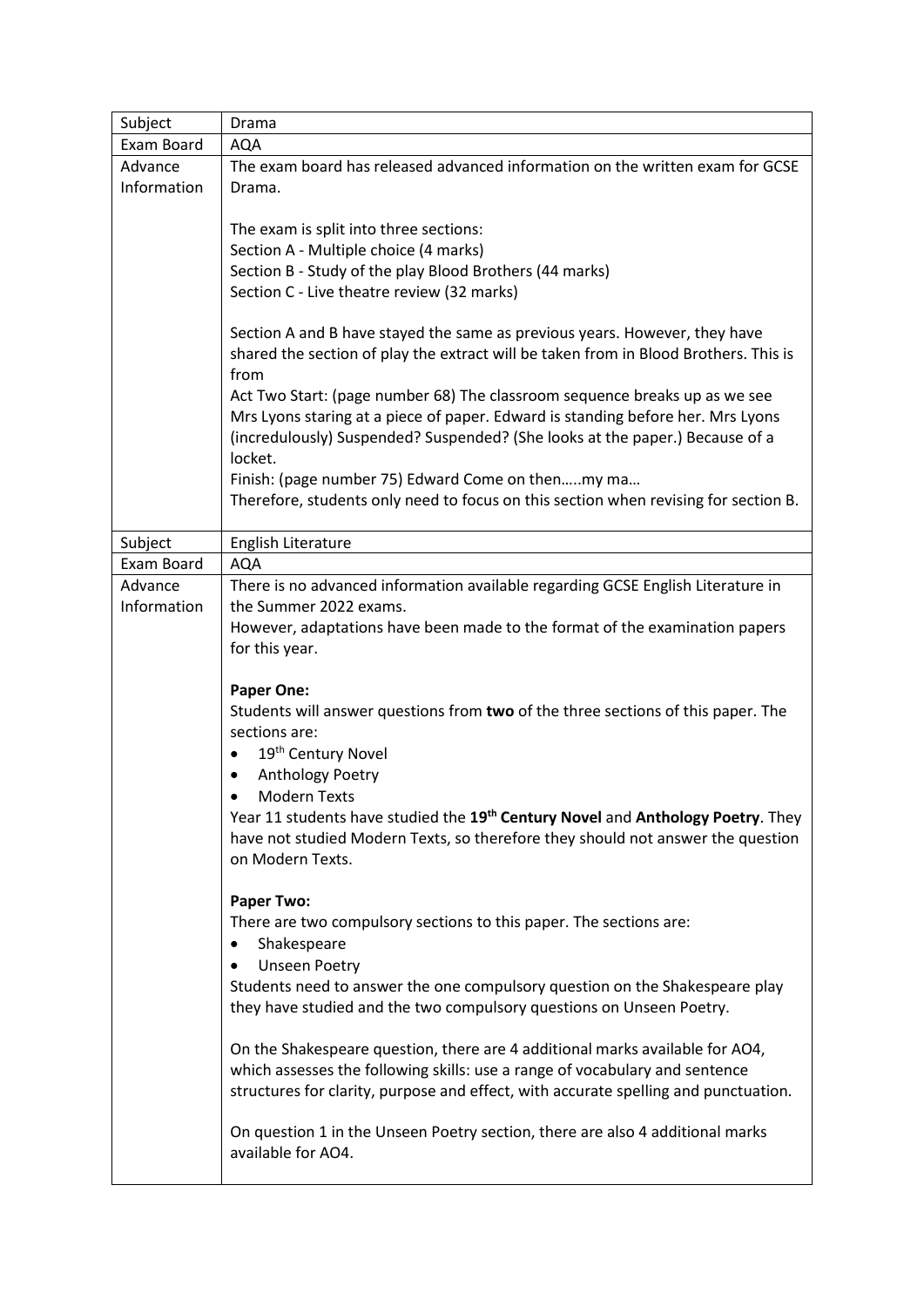| Subject                                                               | English Literature                                                                                                                                                  |  |
|-----------------------------------------------------------------------|---------------------------------------------------------------------------------------------------------------------------------------------------------------------|--|
| Exam Board                                                            | <b>AQA</b>                                                                                                                                                          |  |
| Advance<br>This advance information covers Paper 2 only.<br>$\bullet$ |                                                                                                                                                                     |  |
| Information                                                           | There is no advance information for Paper 1 due to the nature of the source<br>$\bullet$<br>and questions in this paper.                                            |  |
|                                                                       | The advanced information is as follows:                                                                                                                             |  |
|                                                                       | <b>Section A: Reading</b>                                                                                                                                           |  |
|                                                                       | Source A will be from the 21 <sup>st</sup> century and be piece of autobiographical writing.<br>Source B will be from the 19 <sup>th</sup> century and be an essay. |  |
|                                                                       | <b>Section B: Writing</b>                                                                                                                                           |  |
|                                                                       | Students will be asked to write an article.                                                                                                                         |  |
|                                                                       | The official information from AQA can be found here:                                                                                                                |  |
|                                                                       | https://filestore.aga.org.uk/content/summer-2022/AQA-8700-AI-22.PDF                                                                                                 |  |
| Subject                                                               | <b>Food Preparation and Nutrition</b>                                                                                                                               |  |
| Exam Board                                                            | <b>AQA</b>                                                                                                                                                          |  |
| Advance                                                               | There are no changes to the format of the June 2022 examination:                                                                                                    |  |
| Information                                                           | Section A - Multiple choice questions (20 marks).                                                                                                                   |  |
|                                                                       | Section B - Five questions each with a number of sub questions (80 marks).                                                                                          |  |
|                                                                       | AQA have provided a list of topics for the higher tariff question (6-12 mark<br>extended response questions):                                                       |  |
|                                                                       | 3.2.3.1 Making informed choices                                                                                                                                     |  |
|                                                                       | the current guidelines for a healthy diet<br>٠                                                                                                                      |  |
|                                                                       | portion size and costing when meal planning<br>٠                                                                                                                    |  |
|                                                                       | how people's nutritional needs change and how to plan a balanced diet<br>for different life                                                                         |  |
|                                                                       | stages                                                                                                                                                              |  |
|                                                                       | how to plan a balanced meal for specific dietary groups                                                                                                             |  |
|                                                                       | how to maintain a healthy body weight throughout life<br>$\bullet$<br>3.2.3.4 Diet, nutrition and health                                                            |  |
|                                                                       | the relationship between diet, nutrition and health                                                                                                                 |  |
|                                                                       | major diet related health risks<br>$\bullet$                                                                                                                        |  |
|                                                                       | 3.3.2.2 Carbohydrates                                                                                                                                               |  |
|                                                                       | Gelatinisation                                                                                                                                                      |  |
|                                                                       | Dextrinisation<br>$\bullet$                                                                                                                                         |  |
|                                                                       | Caramelisation<br>$\bullet$                                                                                                                                         |  |
|                                                                       | 3.4.2.1 Buying and storing food                                                                                                                                     |  |
|                                                                       | the food safety principles when buying and storing food<br>٠                                                                                                        |  |
|                                                                       | 3.4.2.2 Preparing, cooking and serving                                                                                                                              |  |
|                                                                       | the food safety principles when preparing, cooking and serving food<br>3.5.1.1 Factors affecting food choice                                                        |  |
|                                                                       | To know and understand factors which may influence food choice.<br>$\bullet$                                                                                        |  |
|                                                                       | 3.6.1.2 Food and the environment                                                                                                                                    |  |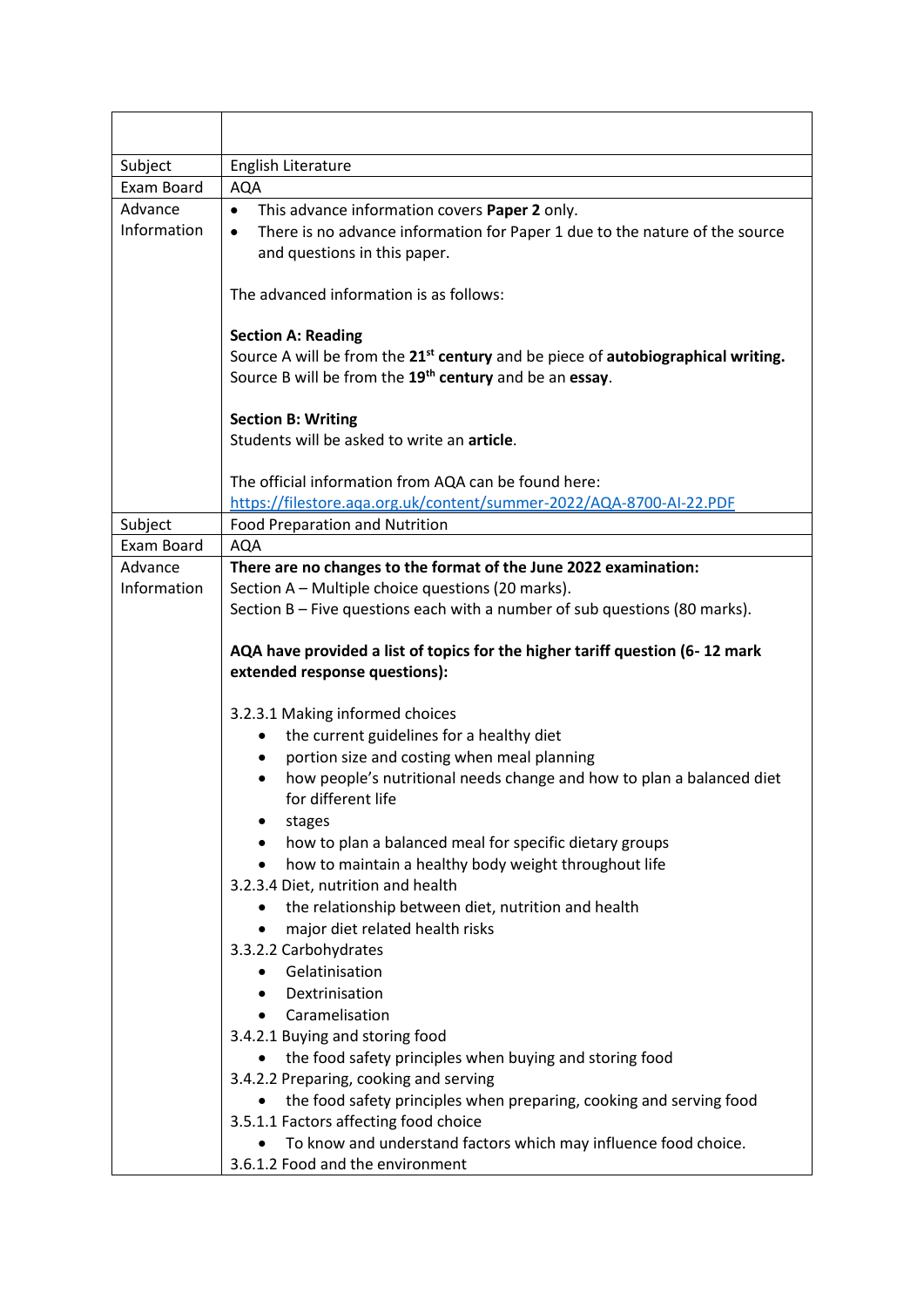|             | environmental issues associated with food                                                              |
|-------------|--------------------------------------------------------------------------------------------------------|
|             | 3.6.2.1 Food production                                                                                |
|             | Primary and Secondary stages of processing and production                                              |
|             | how processing affects the sensory and nutritional properties of<br>$\bullet$                          |
|             | ingredients                                                                                            |
|             |                                                                                                        |
|             | Topics not listed may appear in short answer questions and students will still be                      |
|             | expected to draw on knowledge, skills and understanding from across the                                |
|             | specification which they have been taught.                                                             |
|             |                                                                                                        |
|             | Information is available at: AQA   GCSE   Food Preparation and Nutrition                               |
|             | Changes for 2022                                                                                       |
|             |                                                                                                        |
| Subject     | French                                                                                                 |
| Exam board  | <b>AQA</b>                                                                                             |
| Advance     | It is VERY important to understand that this advance information covers Paper 4:                       |
| Information | Writing only and applies to all questions on the writing paper EXCEPT for the                          |
|             | translation question.                                                                                  |
|             | There is no advance information for Listening, Speaking and Reading papers,                            |
|             | therefore NO reduction in content for these papers. You should revise ALL TOPICS                       |
|             | for these papers.                                                                                      |
|             | In the Writing paper, there will now be a choice of THREE questions for the 90-                        |
|             | word question on the Foundation paper and the 150-word question on the Higher                          |
|             | paper.                                                                                                 |
|             | For Foundation tier writing, students will be asked to write about :                                   |
|             | Theme $1$ – Identity and culture                                                                       |
|             | Topic 1: Me, my family and friends                                                                     |
|             | Topic 2: Technology in everyday life                                                                   |
|             | Topic 3: Free-time activities<br>Theme 2 - Local, national, international and global areas of interest |
|             | Topic 1: Home, town, neighbourhood and region                                                          |
|             | Topic 2: Social issues                                                                                 |
|             | Theme 3 - Current and future study and employment                                                      |
|             | Topic 1: My studies                                                                                    |
|             | Topic 2: Life at school/college                                                                        |
|             | Topic 4: Jobs, career choices and ambitions                                                            |
|             |                                                                                                        |
|             | For Higher tier writing, students will be asked to write about :                                       |
|             | Theme $1$ – Identity and culture                                                                       |
|             | Topic 1: Me, my family and friends                                                                     |
|             | Topic 2: Technology in everyday life                                                                   |
|             | Topic 3: Free-time activities                                                                          |
|             | Theme 2 - Local, national, international and global areas of interest                                  |
|             | Topic 1: Home, town, neighbourhood and region                                                          |
|             | Topic 2: Social issues                                                                                 |
|             | Topic 3: Global issues                                                                                 |
|             | Theme 3 - Current and future study and employment                                                      |
|             | Topic 1: My studies                                                                                    |
|             | Topic 2: Life at school/college                                                                        |
|             | Topic 3: Education post-16                                                                             |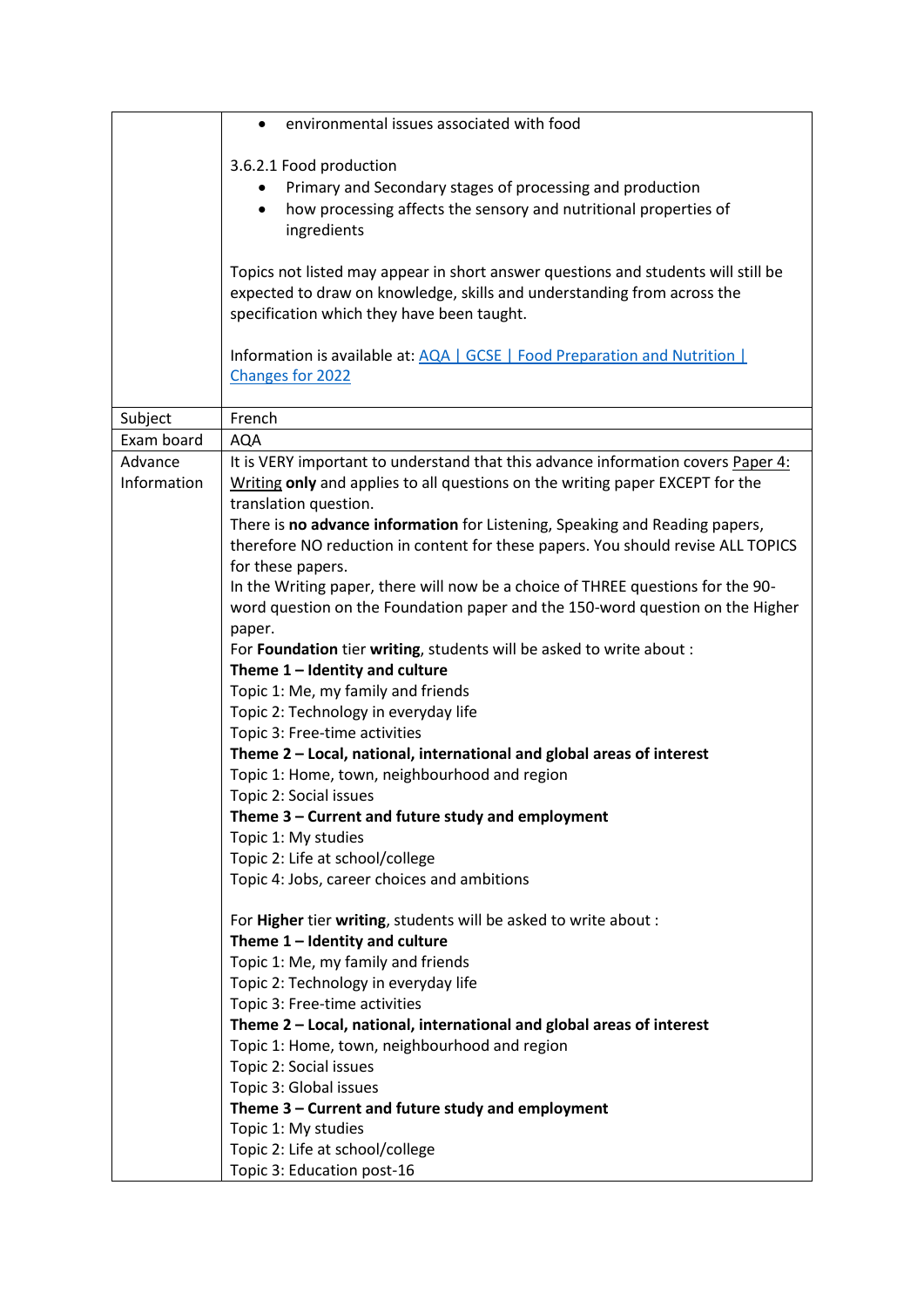|                        | Topic 4: Jobs, career choices and ambitions                                                                                                                                                                                                                                                                                                                                                                                                                        |  |
|------------------------|--------------------------------------------------------------------------------------------------------------------------------------------------------------------------------------------------------------------------------------------------------------------------------------------------------------------------------------------------------------------------------------------------------------------------------------------------------------------|--|
| Subject                | Geography                                                                                                                                                                                                                                                                                                                                                                                                                                                          |  |
| Exam Board             | <b>AQA</b>                                                                                                                                                                                                                                                                                                                                                                                                                                                         |  |
| Advance<br>Information | Optionality introduced for Paper 2. The students will complete Section A, Urban<br>Issues and Section C, Resource Management. They do not need to study Section B,<br>The Economic World. The time allocation for this paper has been reduced from 1<br>hour 30 minutes to 1 hour 15 minutes.<br>Fieldwork not required and so familiar fieldwork questions removed from Paper 3.<br>The duration of this paper has been reduced from 1 hour 15 minutes to 1 hour. |  |
|                        | No advance information on exams                                                                                                                                                                                                                                                                                                                                                                                                                                    |  |
|                        | There are no changes to Paper 1: Living with the physical environment                                                                                                                                                                                                                                                                                                                                                                                              |  |
| Subject                | German                                                                                                                                                                                                                                                                                                                                                                                                                                                             |  |
| Exam Board             | <b>AQA</b>                                                                                                                                                                                                                                                                                                                                                                                                                                                         |  |
| Advance<br>Information | It is VERY important to understand that this advance information covers Paper 4:<br>Writing only and applies to all questions on the writing paper EXCEPT for the<br>translation question.                                                                                                                                                                                                                                                                         |  |
|                        | There is no advance information for Listening, Speaking and Reading papers,<br>therefore NO reduction in content for these papers. You should revise ALL TOPICS<br>for these papers.<br>In the Writing paper, there will now be a choice of THREE questions for the 90-<br>word question on the Foundation paper and the 150-word question on the Higher<br>paper.                                                                                                 |  |
|                        | For Foundation tier writing, students will be asked to write about :                                                                                                                                                                                                                                                                                                                                                                                               |  |
|                        | Theme $1$ – Identity and culture<br>Topic 2: Technology in everyday life<br>Topic 3: Free-time activities<br>Theme 2 - Local, national, international and global areas of interest<br>Topic 1: Home, town, neighbourhood and region<br>Topic 4: Travel and tourism<br>Theme 3 - Current and future study and employment<br>Topic 2: Life at school/college<br>Topic 4: Jobs, career choices and ambitions                                                          |  |
|                        | For Higher tier writing, students will be asked to write about :                                                                                                                                                                                                                                                                                                                                                                                                   |  |
|                        | Theme $1$ – Identity and culture<br>Topic 2: Technology in everyday life<br>Topic 3: Free-time activities<br>Theme 2 - Local, national, international and global areas of interest<br>Topic 1: Home, town, neighbourhood and region<br>Topic 4: Travel and tourism<br>Theme 3 - Current and future study and employment<br>Topic 2: Life at school/college<br>Topic 3: Education post-16                                                                           |  |
|                        | Topic 4: Jobs, career choices and ambitions                                                                                                                                                                                                                                                                                                                                                                                                                        |  |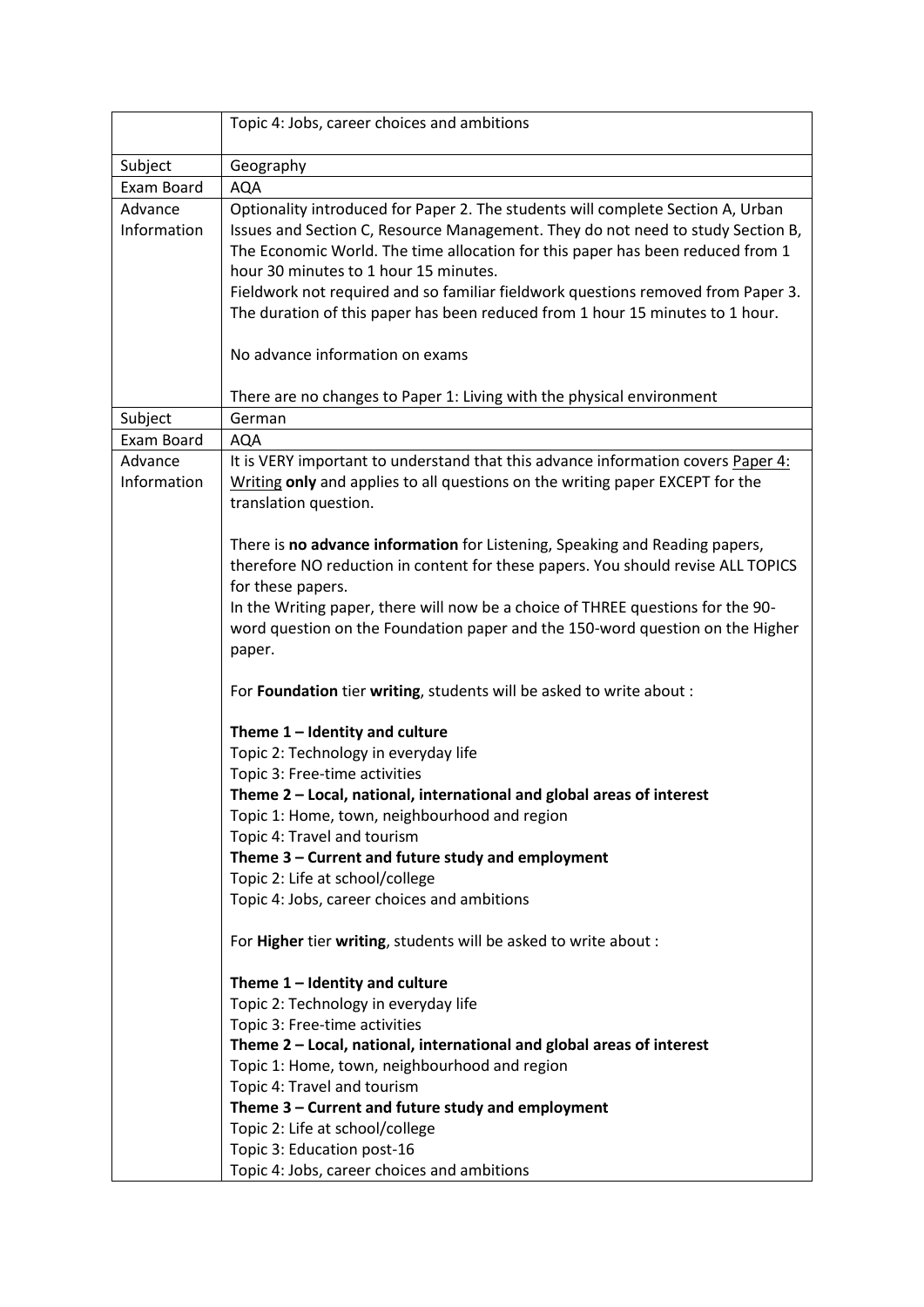| Exam Board<br>Advance<br>Information<br>Subject<br>Exam Board<br>Advance<br>Information | <b>AQA</b><br>England).<br><b>Media Studies</b><br><b>OCR</b>                  | Year 11 have had an exam removed, so will now just sit the Conflict and Tension<br>1918-1939, America 1840-1890 and Health and the People exams (not Norman |                                                                         |  |  |  |
|-----------------------------------------------------------------------------------------|--------------------------------------------------------------------------------|-------------------------------------------------------------------------------------------------------------------------------------------------------------|-------------------------------------------------------------------------|--|--|--|
|                                                                                         |                                                                                |                                                                                                                                                             |                                                                         |  |  |  |
|                                                                                         |                                                                                |                                                                                                                                                             |                                                                         |  |  |  |
|                                                                                         |                                                                                |                                                                                                                                                             |                                                                         |  |  |  |
|                                                                                         |                                                                                |                                                                                                                                                             |                                                                         |  |  |  |
|                                                                                         |                                                                                |                                                                                                                                                             |                                                                         |  |  |  |
|                                                                                         |                                                                                |                                                                                                                                                             |                                                                         |  |  |  |
|                                                                                         |                                                                                | Paper 1: Television and Promoting Media                                                                                                                     |                                                                         |  |  |  |
|                                                                                         |                                                                                | The 'viewing' section of the exam will be based on a clip from The Avengers (1968)                                                                          |                                                                         |  |  |  |
|                                                                                         | The exam will feature a question on how the television show Cuffs has been     |                                                                                                                                                             |                                                                         |  |  |  |
|                                                                                         | influenced by contexts.                                                        |                                                                                                                                                             |                                                                         |  |  |  |
|                                                                                         | The set text for the LEGO Movie has been confirmed as the trailer/advert break |                                                                                                                                                             |                                                                         |  |  |  |
|                                                                                         |                                                                                | and will focus on the use of media language.                                                                                                                |                                                                         |  |  |  |
|                                                                                         |                                                                                | Paper 2: Music and News                                                                                                                                     |                                                                         |  |  |  |
|                                                                                         |                                                                                | Radio will only feature in a minor question and will focus on audiences.                                                                                    |                                                                         |  |  |  |
|                                                                                         |                                                                                | The Music Video question will focus on representations.                                                                                                     |                                                                         |  |  |  |
|                                                                                         |                                                                                |                                                                                                                                                             |                                                                         |  |  |  |
|                                                                                         |                                                                                | J200/01 Television and Promoting Media                                                                                                                      |                                                                         |  |  |  |
|                                                                                         |                                                                                | <b>Media Forms and/or set product</b>                                                                                                                       | Area(s) of the theoretical<br>framework/Contexts                        |  |  |  |
|                                                                                         | <b>Section A</b>                                                               | Television: unknown extract from The<br>Avengers                                                                                                            | Media Language<br><b>Media Representations</b>                          |  |  |  |
|                                                                                         |                                                                                | <b>Television</b>                                                                                                                                           | <b>Media Representations</b>                                            |  |  |  |
|                                                                                         |                                                                                | <b>Television: Cuffs</b>                                                                                                                                    | <b>Media Representations</b><br><b>Media Contexts</b>                   |  |  |  |
|                                                                                         | <b>Section B</b>                                                               | Film                                                                                                                                                        | <b>Media Industries</b>                                                 |  |  |  |
|                                                                                         |                                                                                | Film, Video games                                                                                                                                           | <b>Media Industries</b><br><b>Media Audiences</b>                       |  |  |  |
|                                                                                         |                                                                                |                                                                                                                                                             |                                                                         |  |  |  |
|                                                                                         |                                                                                | Advertising and marketing: The Lego Movie<br>trailer                                                                                                        | Media Language                                                          |  |  |  |
|                                                                                         |                                                                                | J200/02 Music and News                                                                                                                                      |                                                                         |  |  |  |
|                                                                                         |                                                                                | <b>Media Forms and/or set products</b>                                                                                                                      | Area(s) of the theoretical<br>framework/Contexts                        |  |  |  |
|                                                                                         | <b>Section A</b>                                                               | Radio                                                                                                                                                       | <b>Media Audiences</b>                                                  |  |  |  |
|                                                                                         |                                                                                | Music video                                                                                                                                                 | <b>Media Representations</b>                                            |  |  |  |
|                                                                                         |                                                                                | Magazines: MOJO and one unseen music<br>magazine extract                                                                                                    | <b>Media Representations</b><br>Media Language                          |  |  |  |
|                                                                                         | <b>Section B</b>                                                               | Online, social and participatory media                                                                                                                      | <b>Media Industries</b>                                                 |  |  |  |
|                                                                                         |                                                                                | Newspapers: The Observer                                                                                                                                    | <b>Media Representations</b><br>Media Language<br><b>Media Contexts</b> |  |  |  |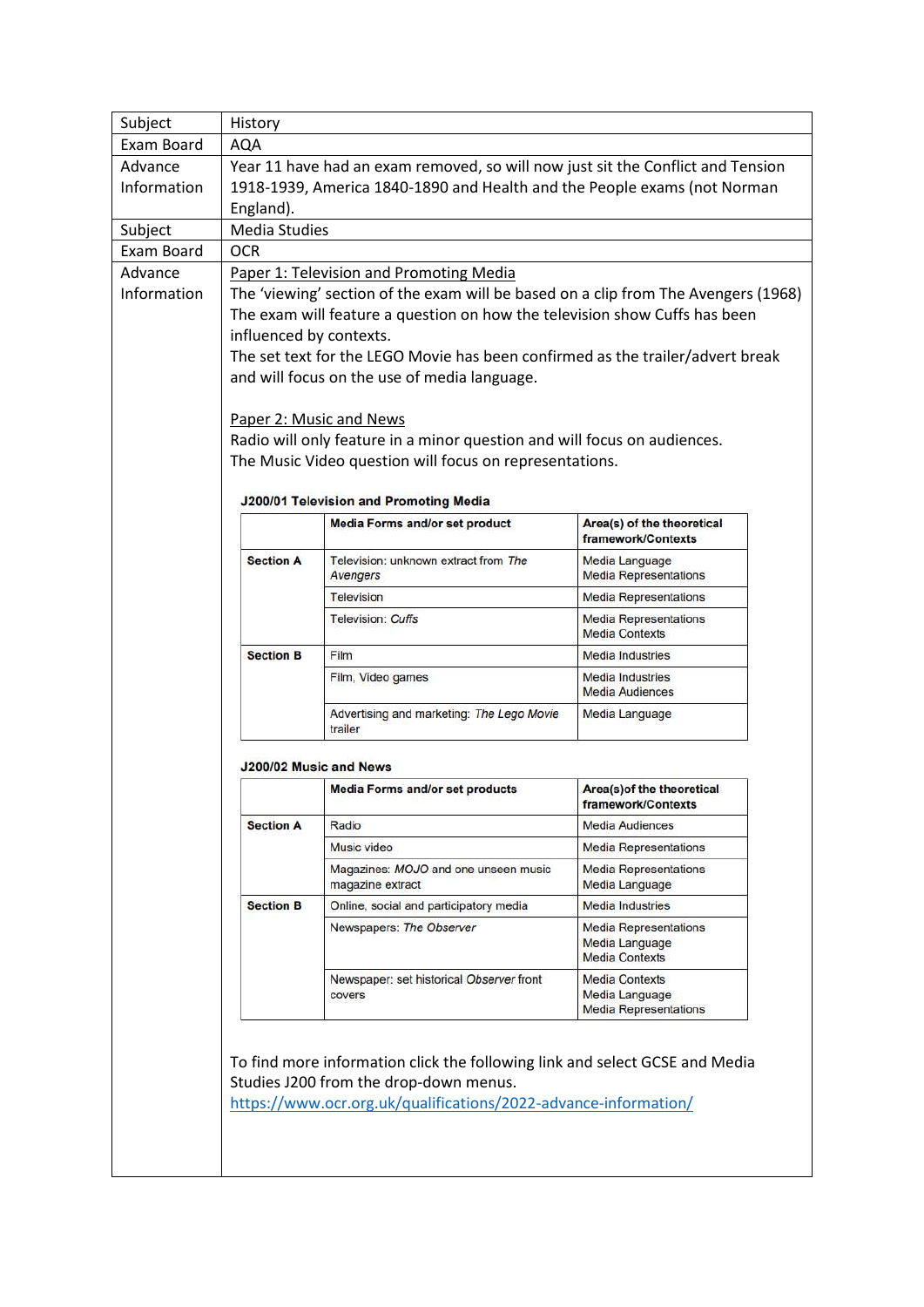| Subject                | <b>PE</b>                                                                                                                                                                                                                                                                                                                                                                                                                                                                                                                                                                                                                                                                                                                                                                                                                        |  |  |
|------------------------|----------------------------------------------------------------------------------------------------------------------------------------------------------------------------------------------------------------------------------------------------------------------------------------------------------------------------------------------------------------------------------------------------------------------------------------------------------------------------------------------------------------------------------------------------------------------------------------------------------------------------------------------------------------------------------------------------------------------------------------------------------------------------------------------------------------------------------|--|--|
| Exam Board             | <b>WJEC</b>                                                                                                                                                                                                                                                                                                                                                                                                                                                                                                                                                                                                                                                                                                                                                                                                                      |  |  |
| Advance<br>Information | The advance information is for Component 1 only. There is no advance<br>information for Component 2.                                                                                                                                                                                                                                                                                                                                                                                                                                                                                                                                                                                                                                                                                                                             |  |  |
|                        | The following areas of content are suggested as key areas of focus for revision and<br>final preparation. These areas are likely to be tested through higher mark<br>questions. Other subject content not listed in the advance information will be<br>covered in the other questions.                                                                                                                                                                                                                                                                                                                                                                                                                                                                                                                                           |  |  |
|                        | <b>Component 1</b>                                                                                                                                                                                                                                                                                                                                                                                                                                                                                                                                                                                                                                                                                                                                                                                                               |  |  |
|                        | 1. Health, training and exercise<br>• Health, fitness and well-being<br>• Components of fitness<br>Diet and nutrition - energy balance equations<br>Measuring health and fitness<br>• Methods of training<br>Principles of training and exercise<br>Warm up and cool down<br>2. Exercise physiology<br>Muscular-skeletal system - bones and muscle fibre types<br>Short-term effects of exercise<br><b>Movement analysis</b><br>3.<br>Muscle contractions<br>o Isotonic muscular contractions<br>o Antagonistic muscle action<br>4. Psychology of sport and physical activity<br>· Motivation<br>· Guidance<br>• Classification of skills<br>• Types of practice<br>5. Socio-cultural issues in physical activity and sport<br>• Performance<br>o Commercialisation of sport, including the role of the media and ethical issues |  |  |
|                        |                                                                                                                                                                                                                                                                                                                                                                                                                                                                                                                                                                                                                                                                                                                                                                                                                                  |  |  |